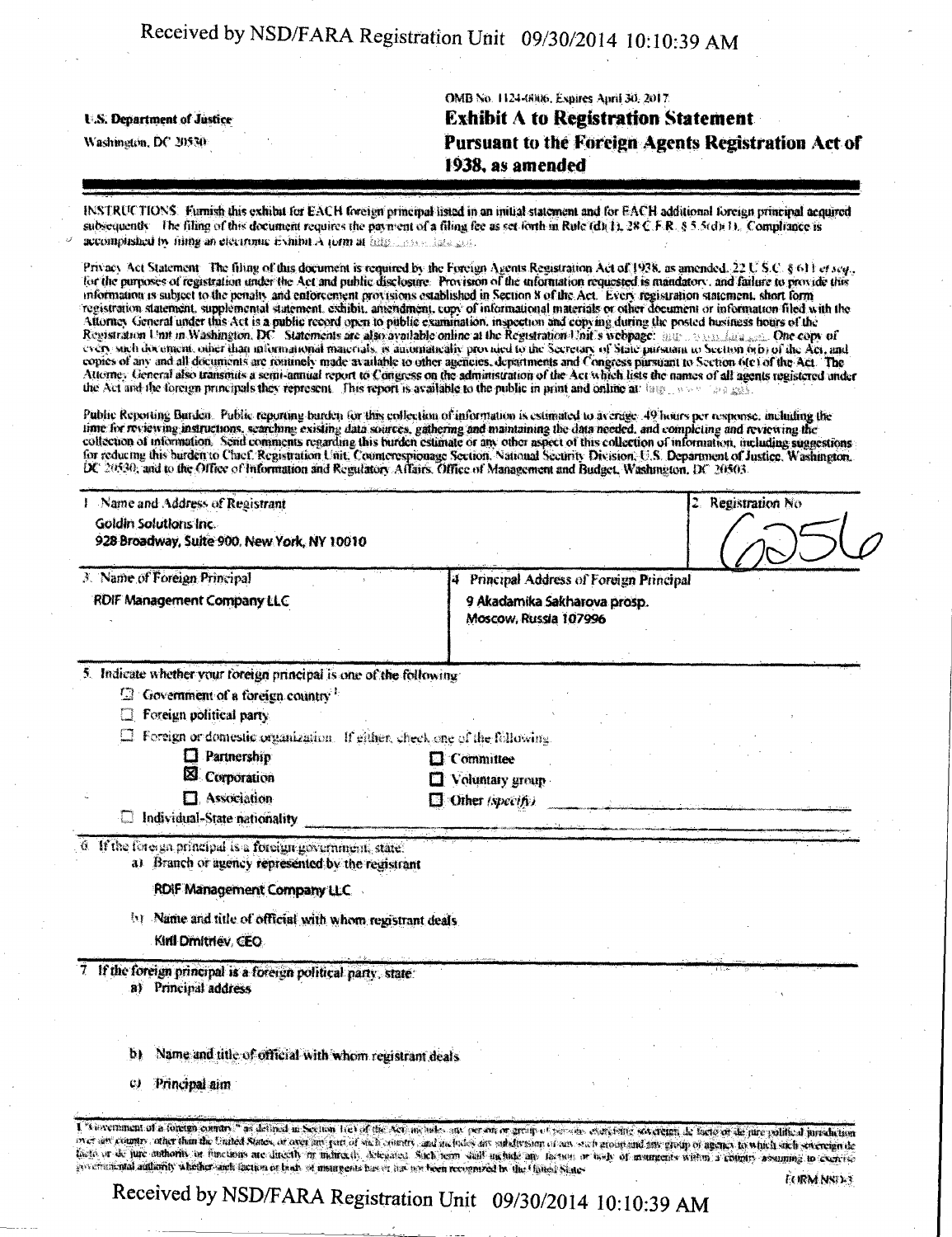8. If the foreign principal is not a foreign government or a foreign political party: a) State the nature of the business or activity of this foreign principal.

b) Is this foreign principal

| Supervised by a foreign government, foreign political party, or other foreign principal         | $Yes \Box No \Box$                           |
|-------------------------------------------------------------------------------------------------|----------------------------------------------|
| Owned by a foreign government, foreign political party, or other foreign principal              | Yes $\boxtimes$ No. $\square$                |
| Directed by a foreign government, foreign political party, or other foreign principal           | $\mathsf{Yes} \ \Box \ \ \mathsf{No} \ \Box$ |
| Controlled by a foreign government, foreign political party, or other foreign principal         | Yes $\square$ No $\square$                   |
| Financed by a foreign government, foreign political party, or other foreign principal           | Yes $\square$ No $\square$                   |
| Subsidized in part by a foreign government, foreign political party, or other foreign principal | Yes $\square$ No $\square$                   |

9. Explain fully all items answered "Yes" in Item 8(b). (If additional space is needed, a full insert page must be used.)

The Russian Direct Investment Fund (RDIF) is a \$10 billion fund established by the Russian government to make investments. including co-investments alongside foreign companies, primarily in the Russian economy.

10. If the foreign principal is an organization and is not owned or controlled by a foreign government, foreign political party or other foreign principal, state who owns and controls it

none

### **EXECUTION**

In accordance with 28 U.S.C. § 1746, the undersigned swears or affirms under penalty of perjury that he'she has read the information set forth in this Exhibit A to the registration statement and that he she is familiar with the contents thereof and that such contents are in their entirety true and accurate to the best of his/her knowledge and belief

| Date of Exhibit A | Name and Title                          | ISignature |
|-------------------|-----------------------------------------|------------|
| 有数千               | <b>Davidson Goldin</b><br>$\mathcal{R}$ |            |
|                   |                                         |            |

Received by NSD/FARA Registration Unit 09/30/2014 10:10:39 AM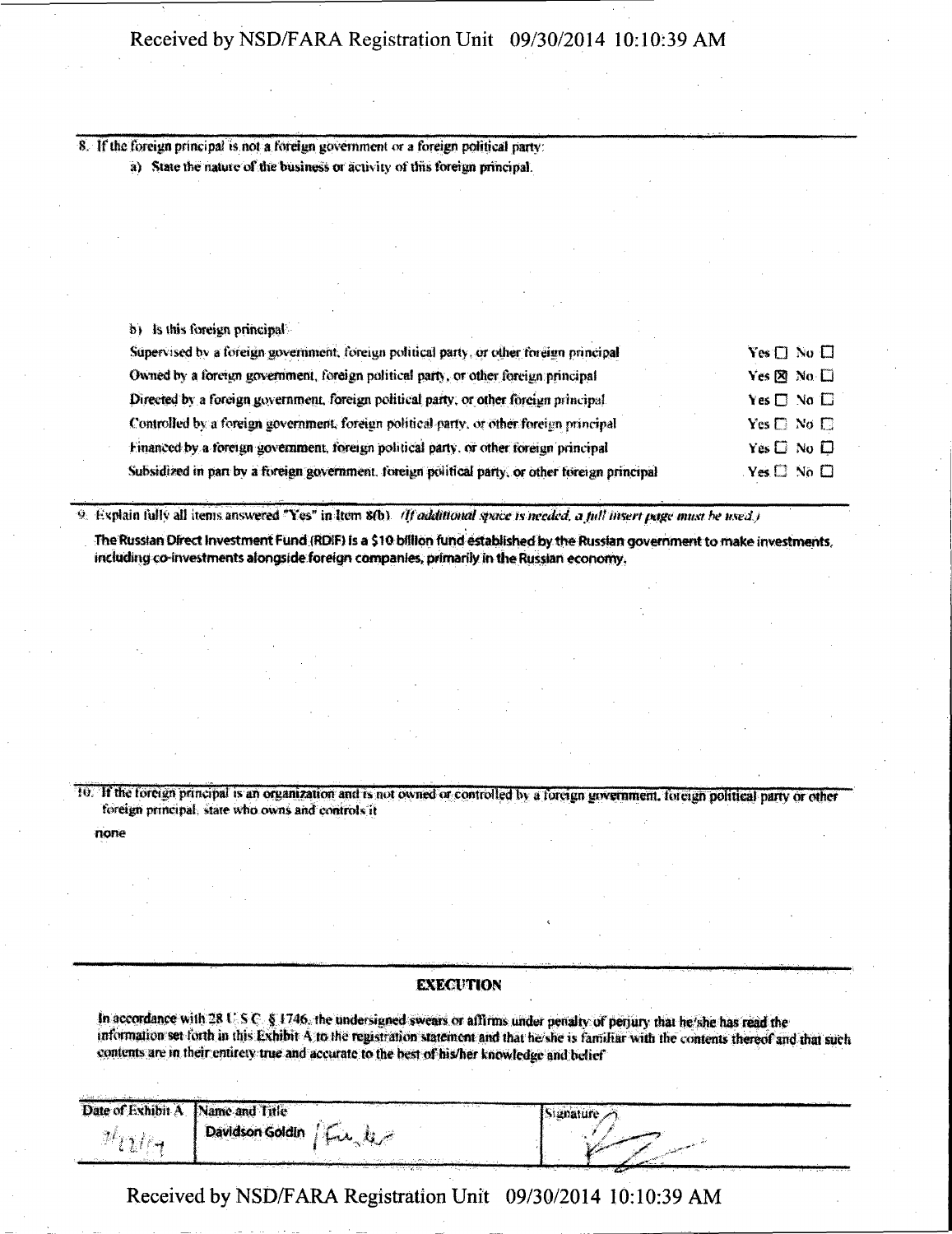**U.S. Department of Justice** 

Washington. DC-20530

# OMB No. 1124-0004. Expires Apol 30, 2017 **Exhibit B to Registration Statement** Pursuant to the Foreign Agents Registration Act of 1938, as amended

INSTRUCTIONS. A registrant must limush as an Exhibit B copies of each written agreement and the terms and conditions of each oral agreement with his foreign principal, including all modifications of such agreements, or, where no contract exists, a full statement of all the circumstances by reason of which the registrant is acting as an agent of a foreign principal. Compliance is accomplished by filing an electronic Exhibit B form at iwa u Taranzi

Privacy Act Statement: The filing of this document is required for the Foreign Agents Registration Act of 1938, as amonded, 22 U.S.C. § 611 et seq. for the parnoses of registration under the Act and public disclosure Provision of the information requested is mandatory, and failure to provide the information is subject to the penalty and enforcement provisions established in Section 8 of the Act. Every registration statement, short form registration statement, supplemental statement, exhibit, antendment, copy of informational materials or other document or information filed with the Attorney General under this Act is a public record open to public examination, inspection and copying during the posted business hours of the<br>Registration Unit in Washington, DC Statements are also available online at the One com of every such document, other than informational materials, is automatically provided to the Secretary of State pursuant to Section of by of the Act, and copies of any and all documents are routinely made available to other a Attorney General also transmits a semi-annual report to Congress on the administration of the Act which lists the names of all agents registered under the Act and the foreign principals they represent. This report is available to the public in print and online at 200, 30 per sea 22

Public Reporting Barden. Public reporting burden for this collection of information is estimated to average 33 hours per response, including the time for reviewing instructions, searching existing data sources, gathering and maintaining the data needed. and completing and reviewing the collection of information. Send comments regarding this burden estimate or any other aspect of this collection of information, including suggestions for reducing this burden to Chief. Registration Unit, Counterespionage Se DC 20530, and to the Office of Information and Regulatory Affairs. Office of Management and Budget, Washington, DC 20503

| Name of Registrant                                                          | Registration No. |  |
|-----------------------------------------------------------------------------|------------------|--|
| <b>Goldin Solutions Inc.</b><br>928 Broadway, Suite 900, New York, NY 10010 |                  |  |
|                                                                             |                  |  |

3. Name of Foreugn Principal **RDIF Management Company LLC** 

**Check Appropriate Box** 

- 4. [8] The agreement between the registrant and the above-named foreign principal is a formal written contract. If this box is checked, attach a copy of the contract to this exhibit.
- 5. [7] There is no formal written contract between the registrant and the foreign principal. The agreement with the above-named foreign principal has resulted from an exchange of correspondence. If this box is checked, attack a copy of all pertinent correspondence, including a copy of any untial proposal which has been adopted by reference in such correspondence.
- 6. [7] The agreement or understanding between the registrant and the foreign principal is the result of neither a formal written contract nor an exchange of correspondence between the parties. If this box is checked, give a complete description below of the terms and conditions of the oral agreement or understanding, its duration, the fees and expenses, if any, to be received

 $\dot{\mathcal{Z}}$ . Describe fully the nature and method of performance of the above indicated agreement or understanding

Communications/public relations outreach primarily to US media.

**FORM NSD-4** Revised 03/14

# Received by NSD/FARA Registration Unit 09/30/2014 10:10:30 AM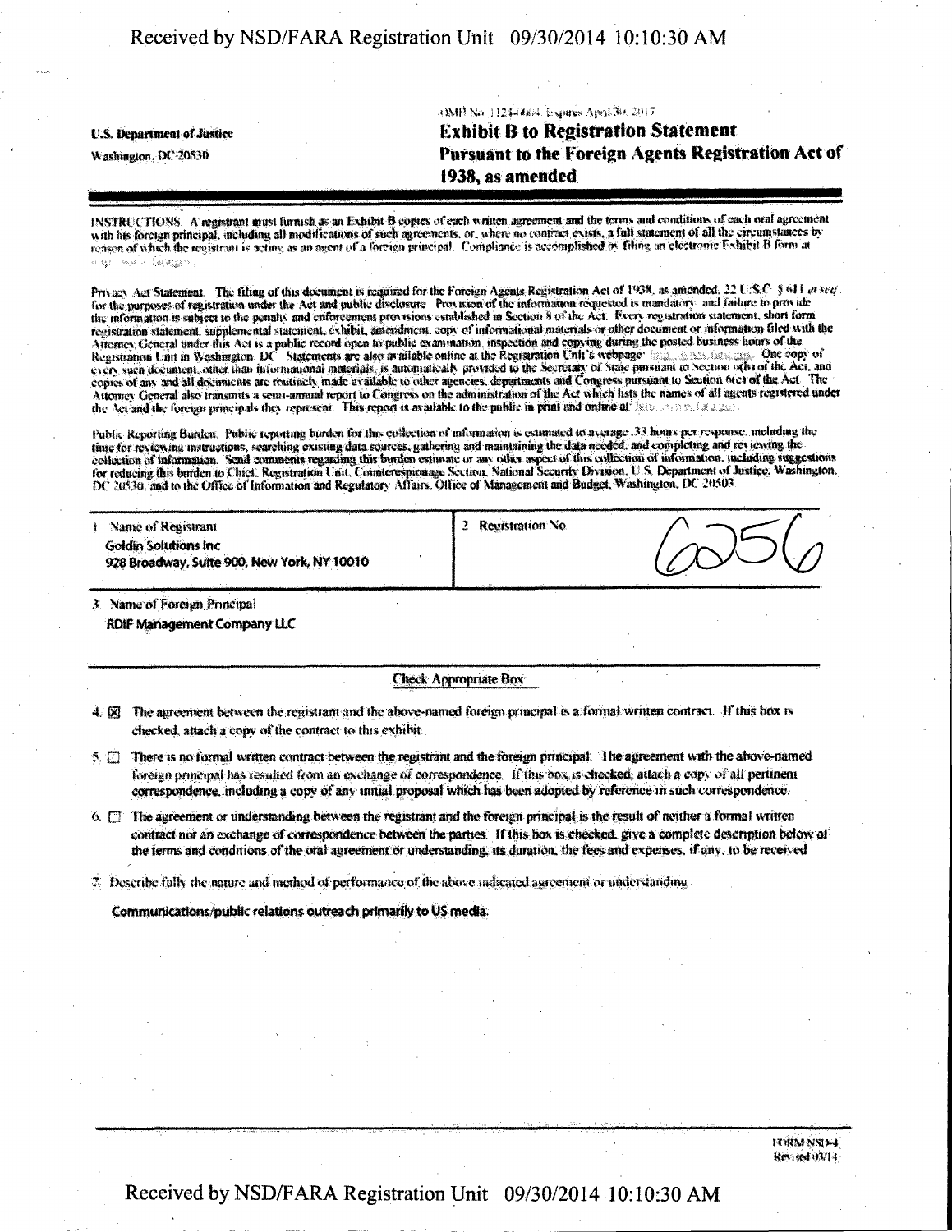8. Describe fully the activities the registrant engages in or proposes to engage in on behalf of the above foreign principal

Communications/public relations outreach primarily to US media.

Will the activities on behalf of the above foreign principal include political activities as defined in Section 1(o) of the Act and in Ò the footnote below? Yes  $\square$ No **X** 

If yes, describe all such political activities indicating, among other things, the relations, interests or policies to be influenced together with the means to be employed to achieve this purpose.

### **EXECUTION**

In accordance with 28 U.S.C. § 1746, the undersigned swears or affirms under penalty of perjury that he she has read the information set forth in this Exhibit B to the registration statement and that he she is familiar with the contents thereof and that such contents are in their entirety true and accurate to the best of his/her knowledge and belief.

| Date of Exhibit B. | Name and Title          | Signature |  |
|--------------------|-------------------------|-----------|--|
|                    | Davidson Goldin/Founder | и.        |  |
|                    |                         |           |  |

Footnote: "Political genvity" as defined in Sociion Hoy of the Act. means an activity which the person engaging in believes will, or that the person intends to an any way influence<br>any agency or official of the Government party

# Received by NSD/FARA Registration Unit 09/30/2014 10:10:30 AM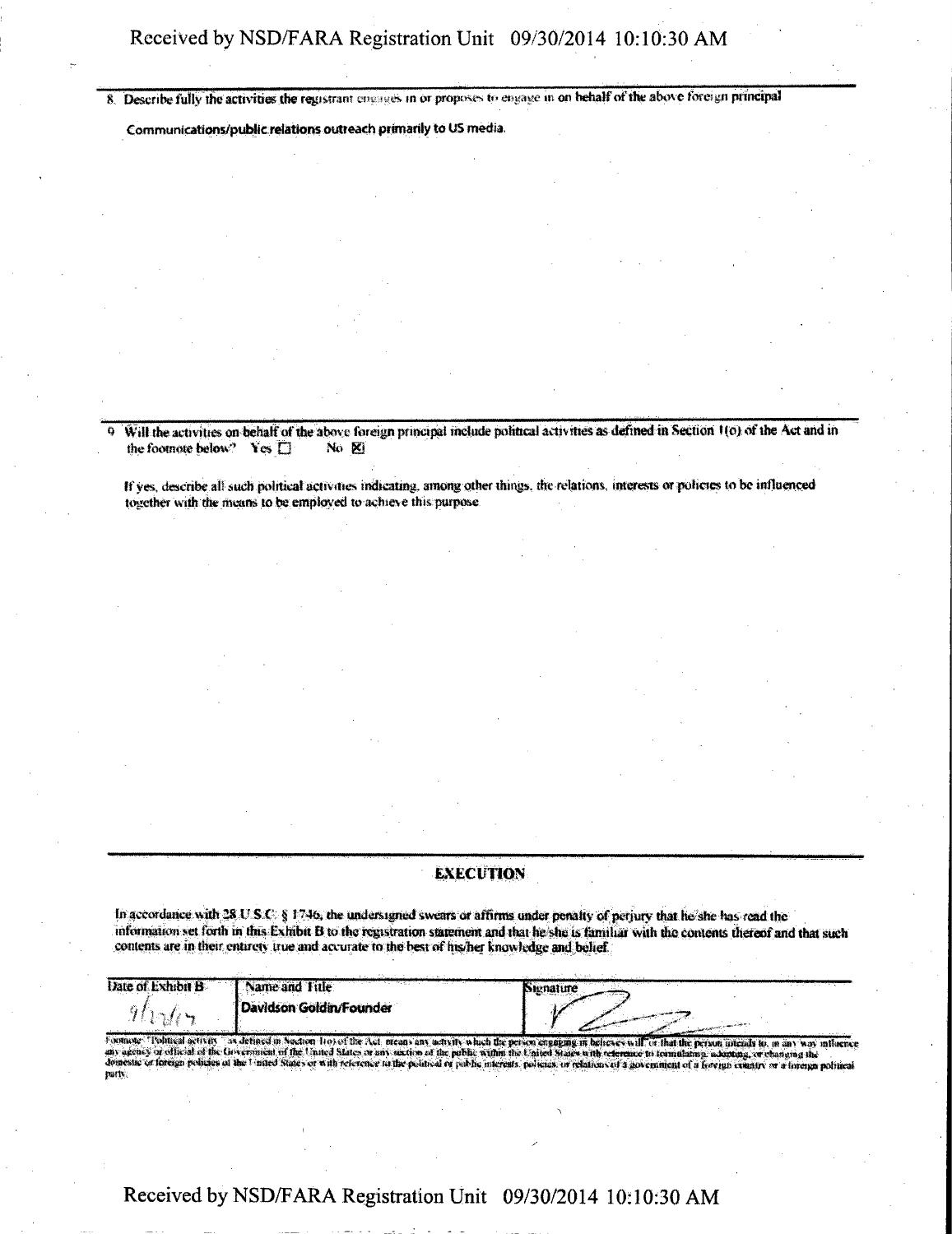### **COMMUNICATIONS AGREEMENT WITH RDIF** MANAGEMENT COMPANY LLC Nº 1-14-0910

RDIF Management Company LLC, hereinafter referred to as the Client, represented by its CFO, Ekaterina Kuznetsova, acting under power of attorney dated 20 September 2013, on the one hand.

and Goldin Solutions Inc., represented by its Founder, Davidson Goldin, on the other hand. jointly referred to as the Parties, have concluded this Contract (hereinafter the Contract) as follows:

September 17, 2014 (effective as of September  $1, 2014$ 

We, Goldin Solutions Inc., are pleased to confirm that ROIF Management Company LLC (RDIF) retains Goldin Solutions Inc. (Solutions) for media engagement and related strategic efforts in accordance with, and subject to, **RDIF's instructions.** 

#### **TERM & FEES**

This agreement is effective from September 1, 2014 through October 31, 2014 which term may be extended by the parties entering into an instrument in writing. The monthly retainer is \$30,000 USD (excluding VAT 18%), payable by RDIF on a first day of each subsequent month upon receipt of an invoice and monthly report on rendered services from Solutions. Total amount of fees hereunder will be of 71,000 USD (including 18% VAT and other indirect taxes). Any payments hereunder shall be effected by RDIF within 15 business days following execution by the Parties of the relevant act of acceptance for provided services.

### СОГЛАШЕНИЕ С ООО «УК РФПИ» ОБ ОКАЗАНИИ МЕДИА-УСЛУГ № 1-14-0910

Общество с ограниченной ответственностью «Управляющая компания РФПИ», именуемое в дальнейшем «Заказчик», в лице Финансового директора, Екатерины Кузнецовой, действующей на основании доверенности от 20 сентября 2013 г., с одной стороны.

и Голдин Солюшнз Инк. (Goldin Solutions Inc.) в лице Учредителя. Девидсона Голдина, с другой стороны, совместно именуемые «Стороны», заключили настоящий договор (в дальнейшем «Договор») о нижеследующем:

17 сентября 2014 г. (действует с 1 сентября- $2014$  r.)

Мы, Goldin Solutions Inc., рады подтвердить, что Общество с ограниченной ответственностью "Управляющая компания РФПИ" (РФПИ) привлекает Goldin Solutions Inc. (Solutions) для оказания медиа-услуг и проведению соответствующих оперативных мероприятий в соответствии с запросами РФПИ.

### УСЛОВИЯ И СТОИМОСТЬ УСЛУГ

Настоящее соглашение действует с даты вступления в силу до

31 октября 2014 г. включительно с.

возможностью продления сторонами путем заключения соглашения в письменной форме. РФПИ выплачивает ежемесячное вознаграждение в размере 30 000 долл. США (не включая НДС 18%) в первый день каждого последующего месяца после получения счета и ежемесячного отчета Solutions об оказанных услугах. Общая стоимость услуг по настоящему соглашению, включая НДС 18% и иные косвенные налоги, составляет 71 000 долларов США. Любые платежи по настоящему соглашению должны. совершаться РФПИ в течение 15 рабочих дней с даты подписания сторонами соответствующего акта приемки услуг.

Ť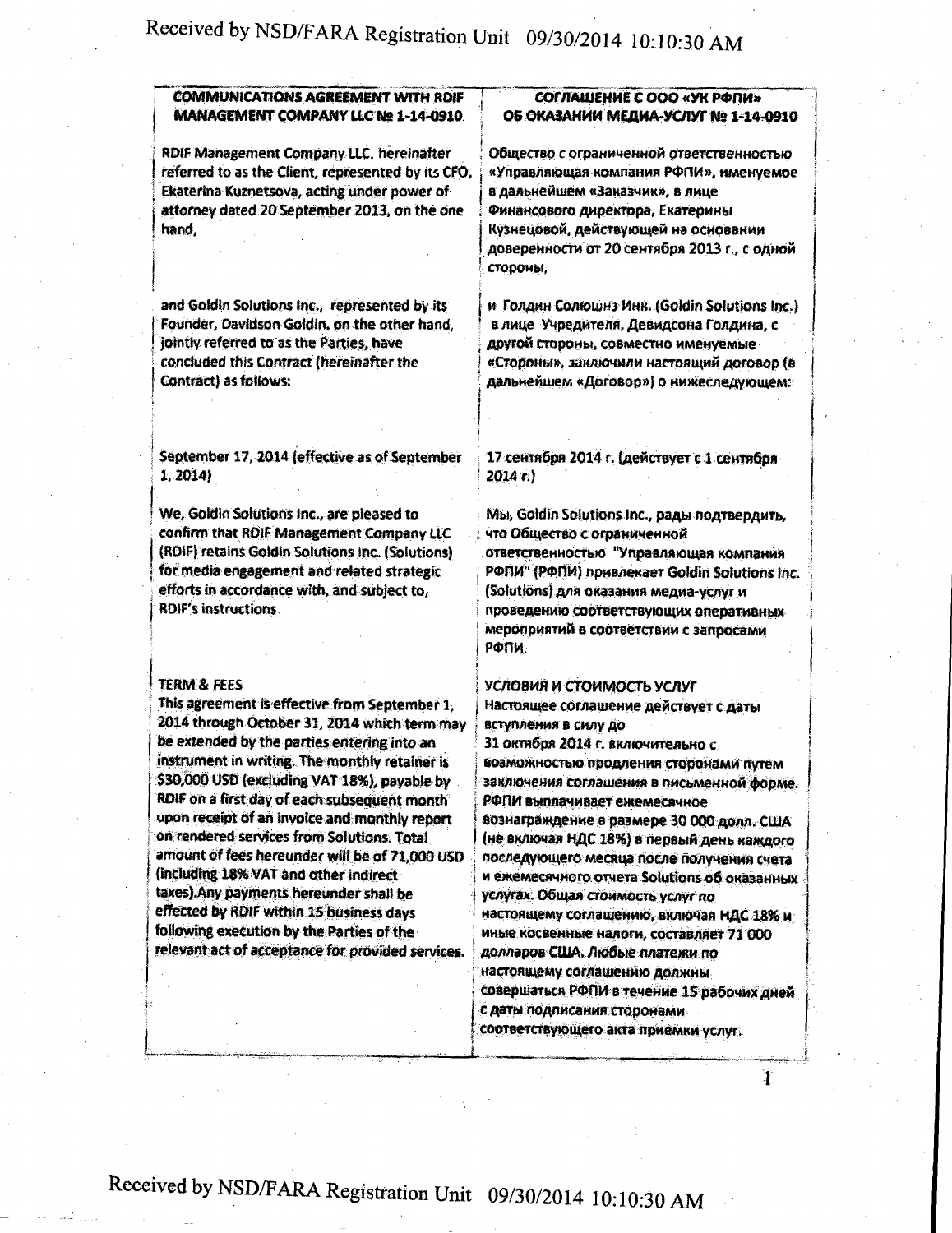#### **EXPENSES & TRAVEL**

The monthly retainer covers any and all expenses (including but not limited to local transportation, overnight mail, photocopying. messengers, international telephone calls, online monitoring databases and online media databases). Without prejudice to the above, reasonable travel expenses (with international air travel booked in business class) and any services from third-party vendors will be reimbursed by RDIF separately, in each case, if approved in writing by RDIF in advance. RDIT agrees to reimburse Solutions for reasonable attorneys fees approved in writing by ROIF in advance (maximum \$5,000 USD) related to registration of this agreement, if such registration is required under the laws of the State of New York.

#### **TERMINATION**

Each party to this agreement may terminate it unilaterally subject to 10 calendar days written notice. In case of such termination RDIF shall be responsible to pay Solutions proportional part of the monthly retainer up to the date of termination. Upon providing serves hereunder Solutions will provide RDIF with the report on rendered services pursuant to which the Parties will execute an act of acceptance for rendered services.

#### **LEGAL**

By execution of this agreement, RDIF agrees to reimburse Solutions for its direct damages including reasonable attorneys' fees and expenses (and excluding, for the avoidance of doubt, the loss of profit, loss of reputation, loss of business opportunity and/or any other indirect or consequential losses whatsoever).

### РАСХОДЫ И КОМАНДИРОВКИ

Ежемесячное вознаграждение включает все расходы (в том числе, без ограничений, командировки по стране, срочная доставка, фотокопирование, передача сообщений, международная телефонная связь, работа с базами данных и медиа-ресурсами в режиме онлайн). Без ущерба вышесказанному, обоснованные расходы в связи с командировками (при приобретении авиабилетов бизнес-класса на международных рейсах), а также стоимость услуг третьих лиц будут отдельно возмещаться РФПИ во всех случаях при условии предварительного согласования в письменной форме. РФПИ соглашается компенсировать Solutions обоснованные расходы на оплату стоимости услуг юристов, предварительно согласованные РФПИ в письменной форме (в максимальном размере 5 000 долл. США), в связи с регистрацией настоящего соглашения, если такая регистрация необходима в соответствии с законодательством штата Нью-Йорк.

### ОКОНЧАНИЕ СРОКА ДЕЙСТВИЯ

Любая сторона настоящего соглашения вправе расторгнуть его в одностороннем порядке при условии предоставления письменного уведомления за 10 календарных дней. В случае такого расторжения РФПИ несет ответственность за выплату в пользу Solutions суммы ежемесячного вознаграждения пропорционально количеству дней на дату расторжения. Поокончании оказания услуг по настоящему соглашению, Solutions предоставит РФПИ отчет об оказанных услугах, в соответствии с которым Стороны подпишут акт приемки оказанных услуг.

### ЮРИДИЧЕСКИЕ ВОПРОСЫ

Заключая настоящее соглашение РФПИ соглашается компенсировать прямые убытки любого рода, в том числе обоснованные расходы на юридические услуги (за исключением, во избежание сомнений, упущенной прибыли, ущерба для репутации, потери бизнес-возможностей и прочих косвенных или последующих потерь любого

 $\bar{2}$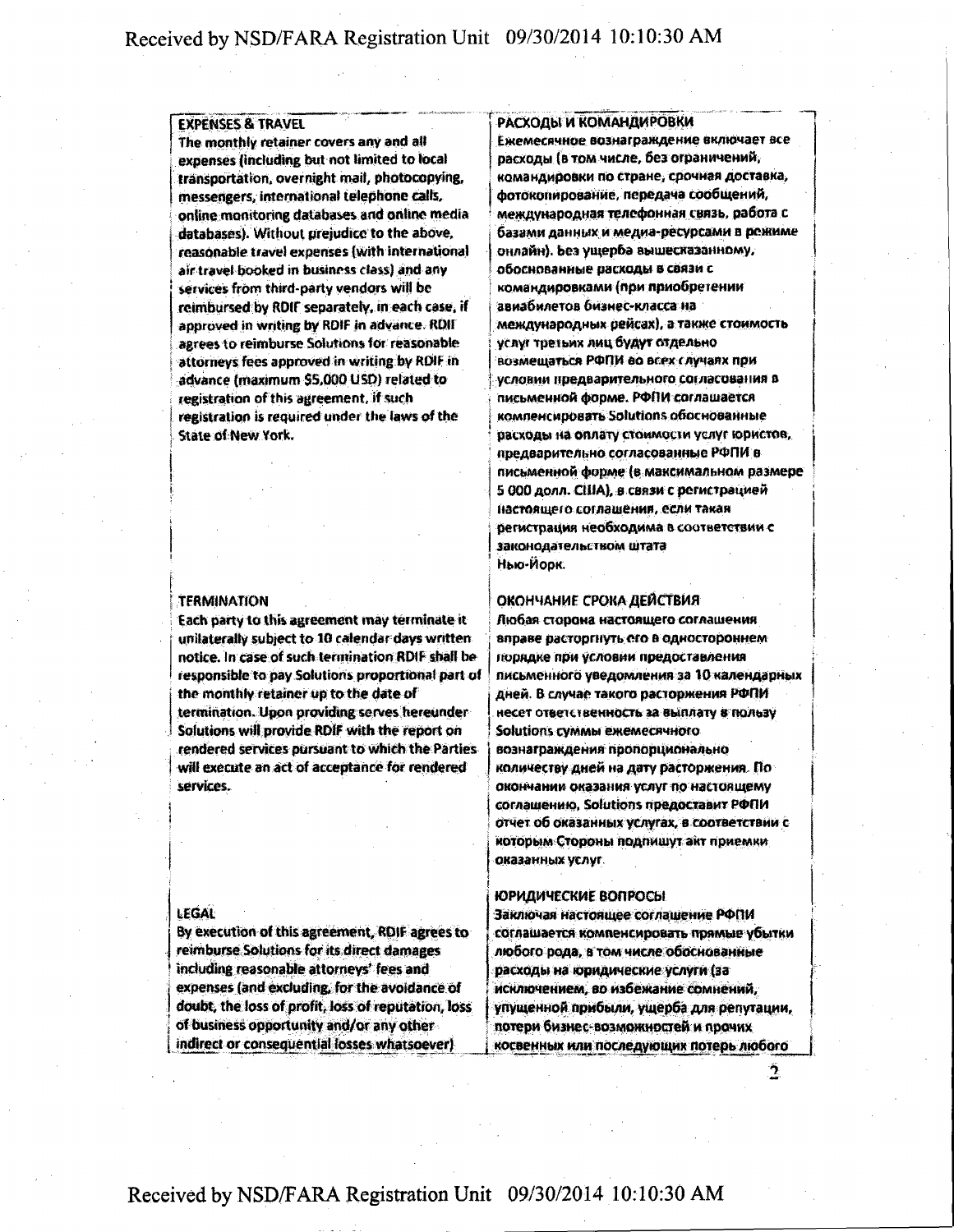directly arising from Solutions having acted in strict and full compliance with RDIF's written instructions, provided that such direct damages are (i) properly documented and (ii) awarded by a final and non-appealable decision of a competent court. The Parties agree that ROIF's aggregate liability hereunder shall not exceed the amount of a monthly retainer hereunder.

Any information communicated by RDIF to Solutions shall be considered privileged and confidential, unless RDIF expressly instructs or permits Solutions to disclose or announce thereof.

This document and any signed addendums constitute the entire agreement between the parties with respect to the subject matter therein and there are no representations, understandings or agreements relative hereto which are not fully expressed therein. This agreement and performance of the terms are governed by the laws of the State of New York.

This agreement is bilingual (in English and Russian), provided that in the instance of any discrepancy English version hereof shall prevail.

**RDIF Management Company LLC** 

Legal address: 9 Akademika Sakharova prosp., Moscow, Russia, 107996 **Correspondence address:** Capital City, South Tower, 7th Floor, 8 bid. 1 Presnenskaya emb., Moscow, Russia, 123317 OGRN: 1117746429371 INN 7708740277 KPP 770801001

рода), непосредственно связанные с соблюдением Solutions всех без исключения распоряжений РФПИ, предоставленных в письменной форме, при условии, что такие прямые убытки (і) надлежащим образом. задокументированы и (ii) установлены окончательным, не подлежащим обжалованию решёнием компетентного суда. Стороны соглашаются, что совокупная ответственность РФПИ по настоящему соглашению не превышает сумму ежемесячного вознаграждения по настоящему соглашению.

Какая-либо информация, предоставленная РФПИ Solutions, считается строго конфиденциальной, если РФПИ в явной форме не предоставит распоряжения об ином или не разрешит Solutions раскрывать или объявлять такую информацию.

Настоящий документ и какие либо подписанные дополнительные соглашения к нему представляют собой полное соглашение между сторонами в отношении предмета таких соглашений, и отсутствуют какие-либо заверения или договоренности в отношении настоящего соглашения, которые не были бы в представлены в них в явной форме в полном объеме. Настоящее соглашение и соблюдение его условий регулируются законодательством штата Нью-Йорк.

Настоящее соглашение составлено на русском и английском языке, при этом, в случае каких либо противоречий, английская версия является превалирующей.

#### ООО «УК РФПИ»

Юридический адрес: 107996, Россия, Москва, пр-т Академика Сахарова, д. 9. Фантический адрес: 123317, Россия, г. Москва, Пресненская наб., д. 8, стр. 1 МФК «Город столиц», Южная Башня, 7 этаж. OFPH: 1117746429371 **ИНН 7708740277 KNN 770801001** 

3